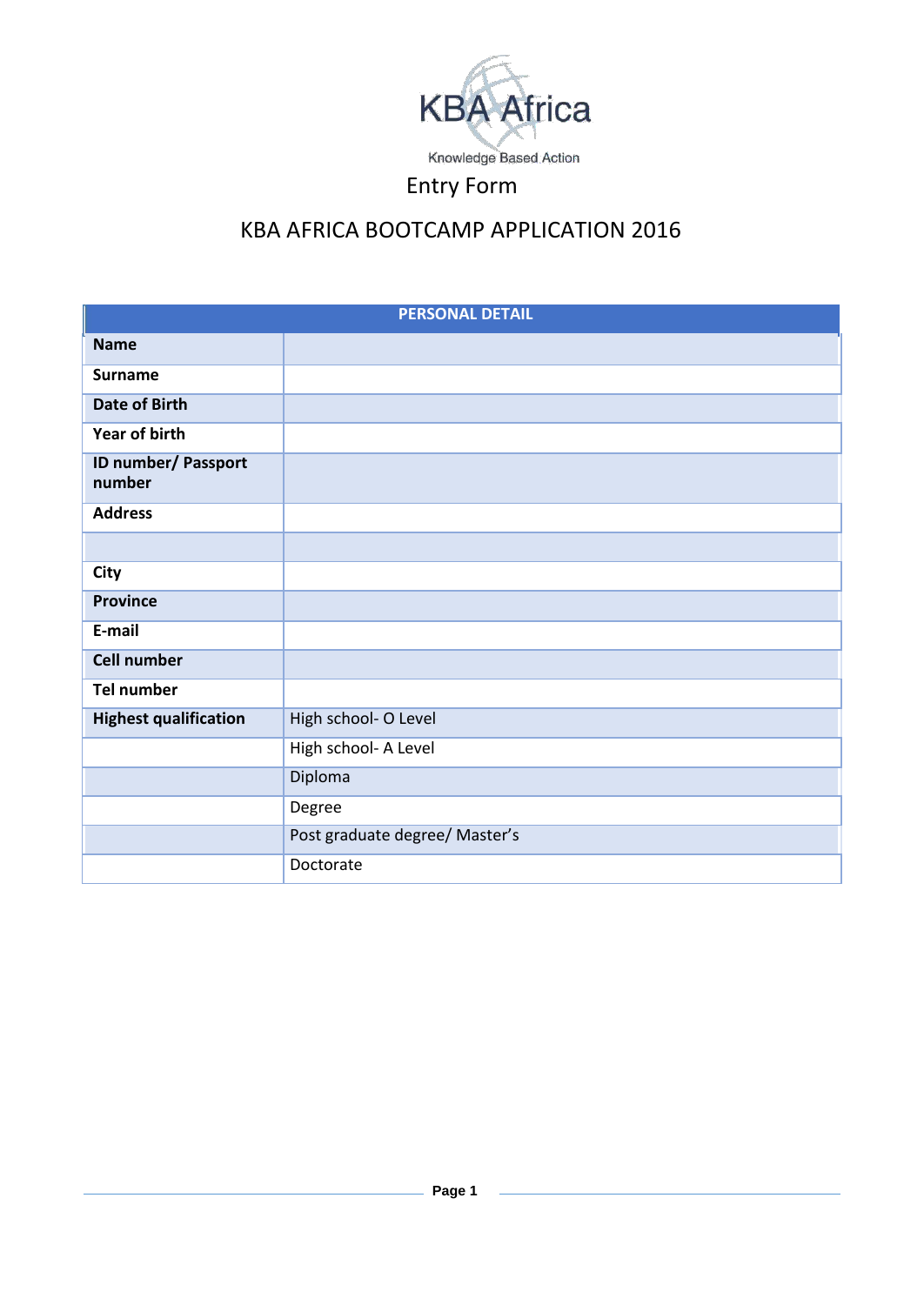

Knowledge Based Action

## **DESCRIBE YOUR BUSINESS IDEA/CONCEPT**

**Give a brief description of your business idea or concept in no more than 50 words**

## *PRIMARY ECONOMIC AND INDUSTRY CLASSIFICATION*

*Select the economic and/or industry classification pertaining to your business idea from the list below*

| Agriculture             |  | Tourism                              |  |  |  |
|-------------------------|--|--------------------------------------|--|--|--|
| Mining and Quarrying    |  | Food and beverages                   |  |  |  |
| Manufacturing (Food)    |  | Transport, storage                   |  |  |  |
| Manufacturing (Other)   |  | ICT (IT, Communication)              |  |  |  |
| Electricity, gas, water |  | <b>Financial services</b>            |  |  |  |
| Construction            |  | Community, social, personal services |  |  |  |
| Wholesale, retail       |  | <b>Environmental activities</b>      |  |  |  |
| Other (please describe) |  |                                      |  |  |  |
|                         |  |                                      |  |  |  |

| Please tick "yes" or "no"                                                                       |  | <b>YES</b> | <b>NO</b>     |  |
|-------------------------------------------------------------------------------------------------|--|------------|---------------|--|
| <b>Business Skills/Experience</b>                                                               |  |            |               |  |
| Do you think you have the necessary technical skills to pursue your<br>business idea?           |  |            |               |  |
| Do you think you have sufficient business skills at this stage to pursue<br>your business idea? |  |            |               |  |
| Do have the passion and drive to pursue your business idea                                      |  |            |               |  |
| <b>BUSINESS INFORMATION</b>                                                                     |  |            |               |  |
|                                                                                                 |  |            | <b>NUMBER</b> |  |
| Number of years employed                                                                        |  |            |               |  |
| <b>Number of years in business</b>                                                              |  |            |               |  |
| <b>Number of employees</b>                                                                      |  |            |               |  |
| <b>Annual turnover</b>                                                                          |  |            |               |  |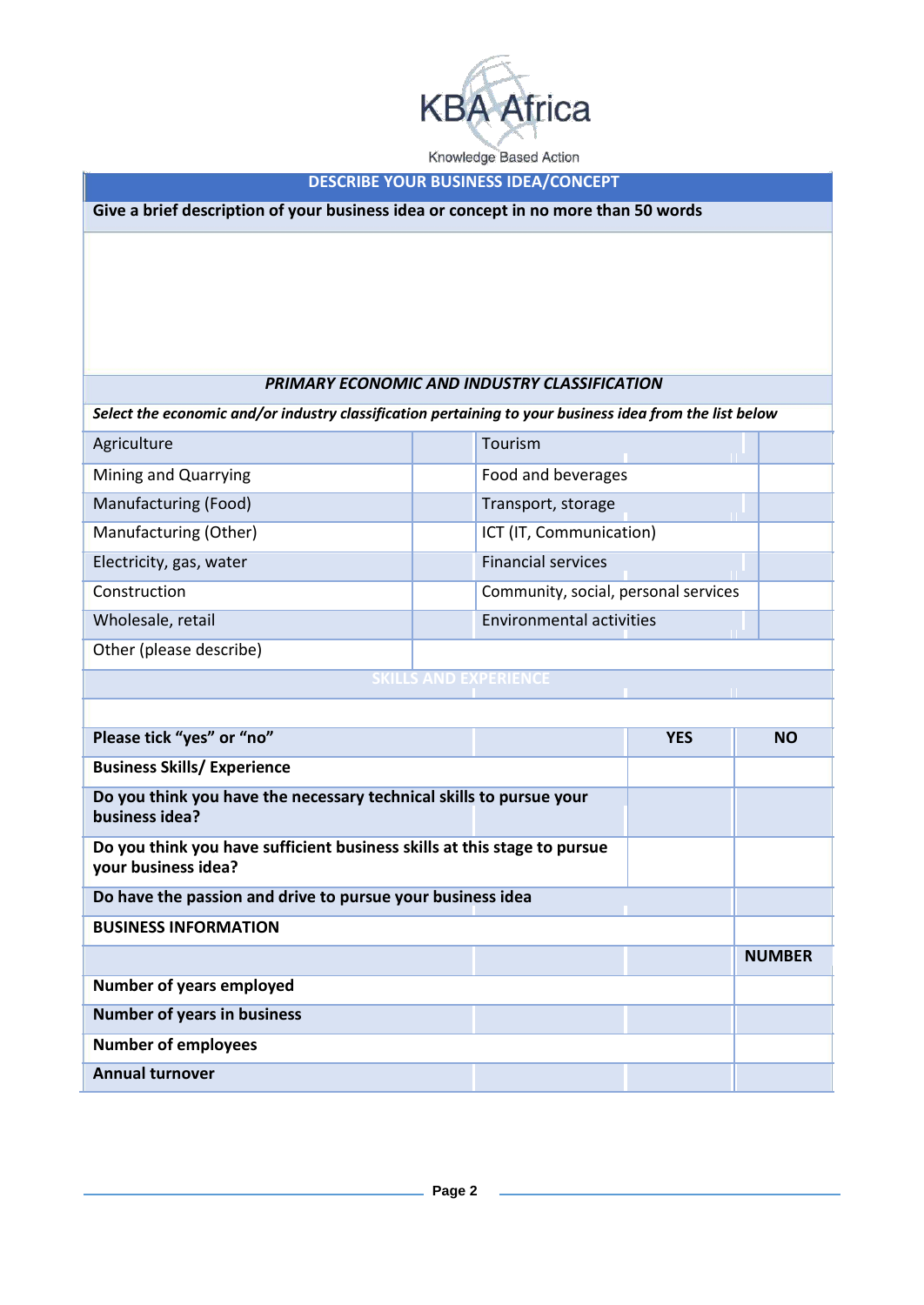

# **Answer the following questions in short:**

# 1. What will make your idea, product or service unique?

# *2.* Where do/ will you find your customers? (Who will buy your product or service?)

*3.* Where do/ will you operate from? (home, factory, shop, etc)

*4.* How do/ will you get the products to the end user - your method of sales and distribution?

## *5.* List your top 5 marketing ideas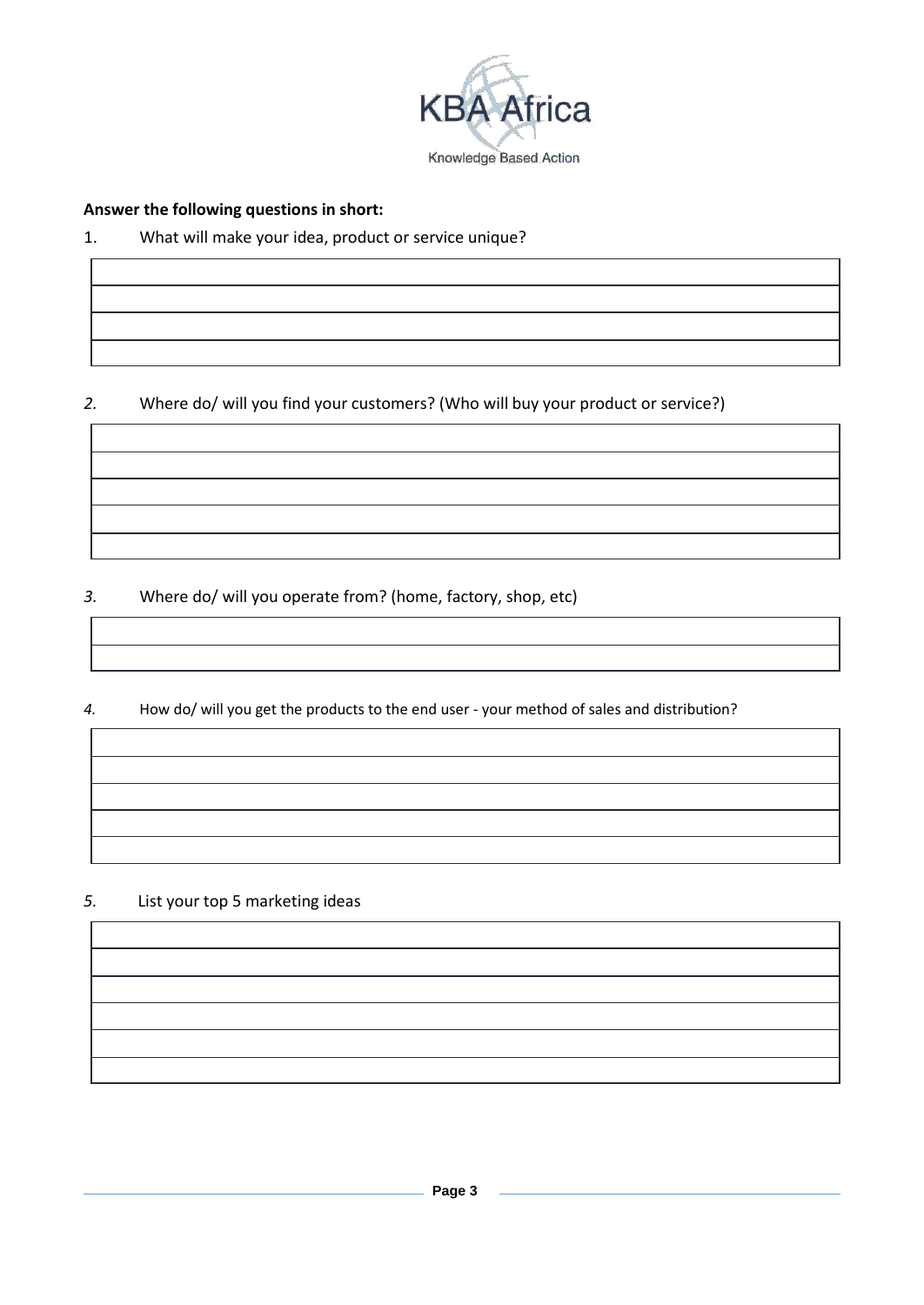

6. Would you be able to run the business on your own, or do you need partners, staff or service providers? Explain.

By signing this entry form, I, …………………………… ………………………………………., (full name), confirm that I have read and understood the rules of the boot camp and agree to abide by these rules as set out on Annexure A attached hereto.

**I confirm that the business concept and/or idea presented herewith is original and my own.**

 $Sigma:$ 

*Date: \_\_\_\_\_\_\_\_\_\_\_\_\_\_\_\_\_\_\_\_\_\_\_\_*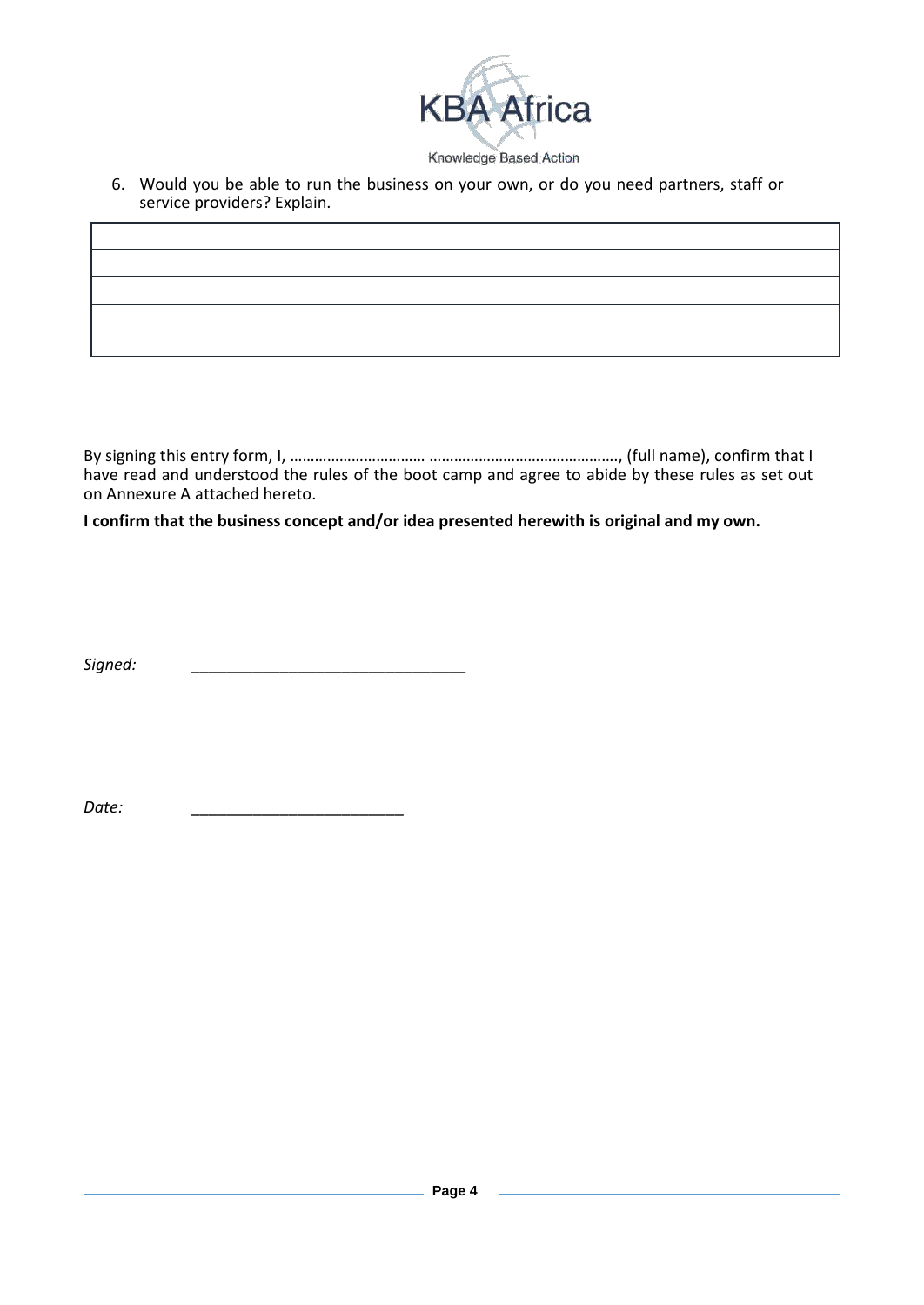

## **RULES FOR APPLICATION TO THE BOOT CAMP**

## 1. **The KBA Africa boot camp is open to aspiring and established entrepreneurs**

2. Only one entry per individual will be considered. Entrants will complete a questionnaire designed to consider the following:

Does the individual have the potential to start and run a viable business Is his or her business idea viable

Does he or she have some basic business skills which can be developed Does he or she have entrepreneurial skills that can be developed

3. Qualifying entrants will be invited to attend a three day boot camp in Harare, Zimbabwe. The boot camp will include topics such as:

Doing business in a challenging environment Creating an effective business plan

Compiling an effective marketing plan Managing your financial resources

The importance of

networking Analyzing trends

and more

- 4. To qualify for the post boot camp incubation, applicants will be asked to submit a business plan, based on the boot camp training.
- 5. Incubation process participants will be selected, based on the viability of the business plan and entrepreneurial potential – to be announced at the boot camp.
- 6. Submissions must be completed in full to be accepted.
- 7. The concept/idea must be the entrant's own and original idea. Copying material, intellectual property or information from an external party or source will be considered plagiarism and the entrant will be disqualified.
- 8. Ownership of any Intellectual Property contained in the entry forms and/or business plans will vest with KBA Africa. No information will be used by the organisers and sponsors outside the ambit of this specific boot camp.
- 9. Arrangements may be subject to change without warning.
- 10. Boot camp participants will be telephonically interviewed by a panel of judges date and time to be confirmed.
- 11. The organisers and sponsors of this boot camp reserve the right to exercise their sole discretion to alter, amend and/or supplement these rules at any time, or to cancel, terminate or suspend the boot camp at any time. Any such changes will be communicated through the publication thereof on the KBA Africa Website: [www.kbaafrica.com](http://www.kbaafrica.com/)
- 12. The decision of the judges is final and may not be disputed.
- 13. All finalists and the national winner will be required to be part of any photos, audio recordings, video material, promotions, publicity or news stories as part of the competition without monetary compensation.
- *14. The closing date for the Boot camp Application forms to be submitted is 12 noon on Monday 22 August 2016.*

## *Select one of the following ways to submit the application forms:*